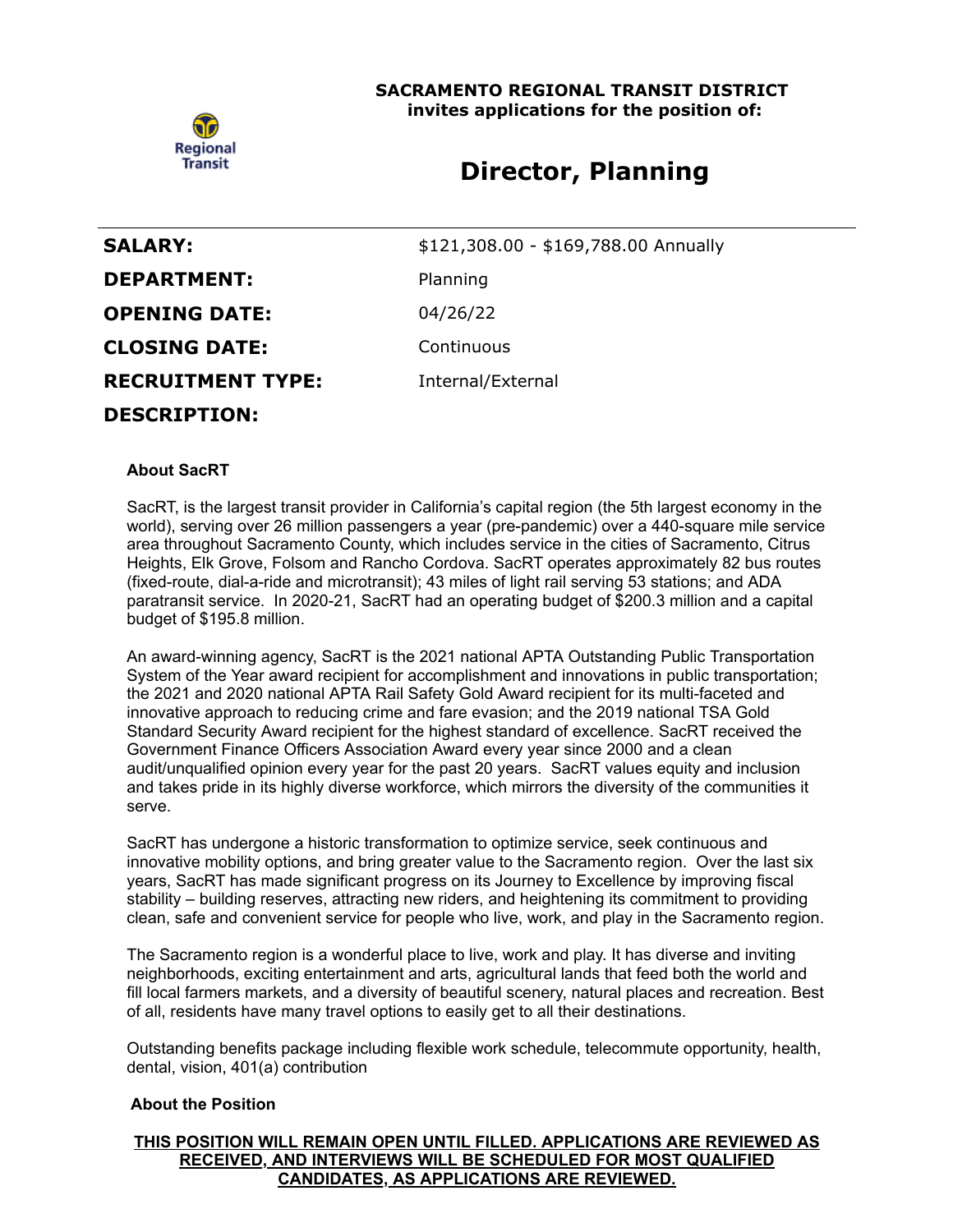The purpose of this position is to direct planning activities to improve bus and light rail service, overall ridership and revenue for the District. Planning activities include the development of expansion plans, service integration and optimization plans, strategic and policy plans, and short and long term capital and operations plans. This is accomplished by coordinating service planning and public activities, managing contract performance, and directing and supervising staff. Other duties may include supporting major capital projects and grant applications, participating in special planning work groups and committees, creating development guides, representing the District in regional, state, or national forums, providing support to the executive leadership team, advising in plan, program, and service delivery, ensuring technical competence of policy, planning, ridership forecasting and modeling, staying abreast of regional demographics, and state/local activities as they relate to RT planning activities.

## **EXAMPLES OF DUTIES:**

- Supports capital projects by serving as the liaison with outside agencies; directing and supervising staff in special studies, analyses, and project reviews; reviewing and directing staff responses to public inquiries; providing status reports to management on current projects; and participating in joint planning meetings with stakeholders and other departments.
- Provides direction and supervision of service planning by reviewing staff reports, initiating special studies and directing the analysis of transit use by bus and light rail; facilitating strategy meetings regarding route structure, ridership and performance indicators; making recommendations and suggesting modifications to management; reviewing impending grant requests for funding; researching and proposing project development grants for new capital projects; and supervising staff and contractors conducting planning studies and developing projects.
- Manages short-range planning by reviewing analysis of transit use by bus and light rail, providing recommendations regarding service performance and planning; reviewing the relevancy of grant requests for funding, researching and proposing project development grants for new capital projects, and supervising staff and contractors conducting planning studies and developing projects.
- Provides direction and supervision of strategic and long range planning by reviewing, modifying and approving staff reports and reviews regarding land use, transportation plans, routine development plans, regional general plans, special area plans; reviewing, modifying, and approving development, regional general and special area plans; facilitating strategy sessions regarding planning policy; reviewing the analysis of grant programs and grant requests, coordinating special studies, and writing, reviewing, and approving issue papers.
- Oversees public support activities by developing strategy related to community engagement, coordinating staff participation and attendance; participating on special study panels and working groups; providing testimonies on transportation projects at meetings, and serving as the department representative for outside agencies.
- Coordinates service planning by supervising line personnel in data collection, statistical analysis, and special surveys; reviewing the development and submission of information to the National Transit Database; analyzing the effect proposed route and service changes will have on ridership; finding the correlation between service planning activities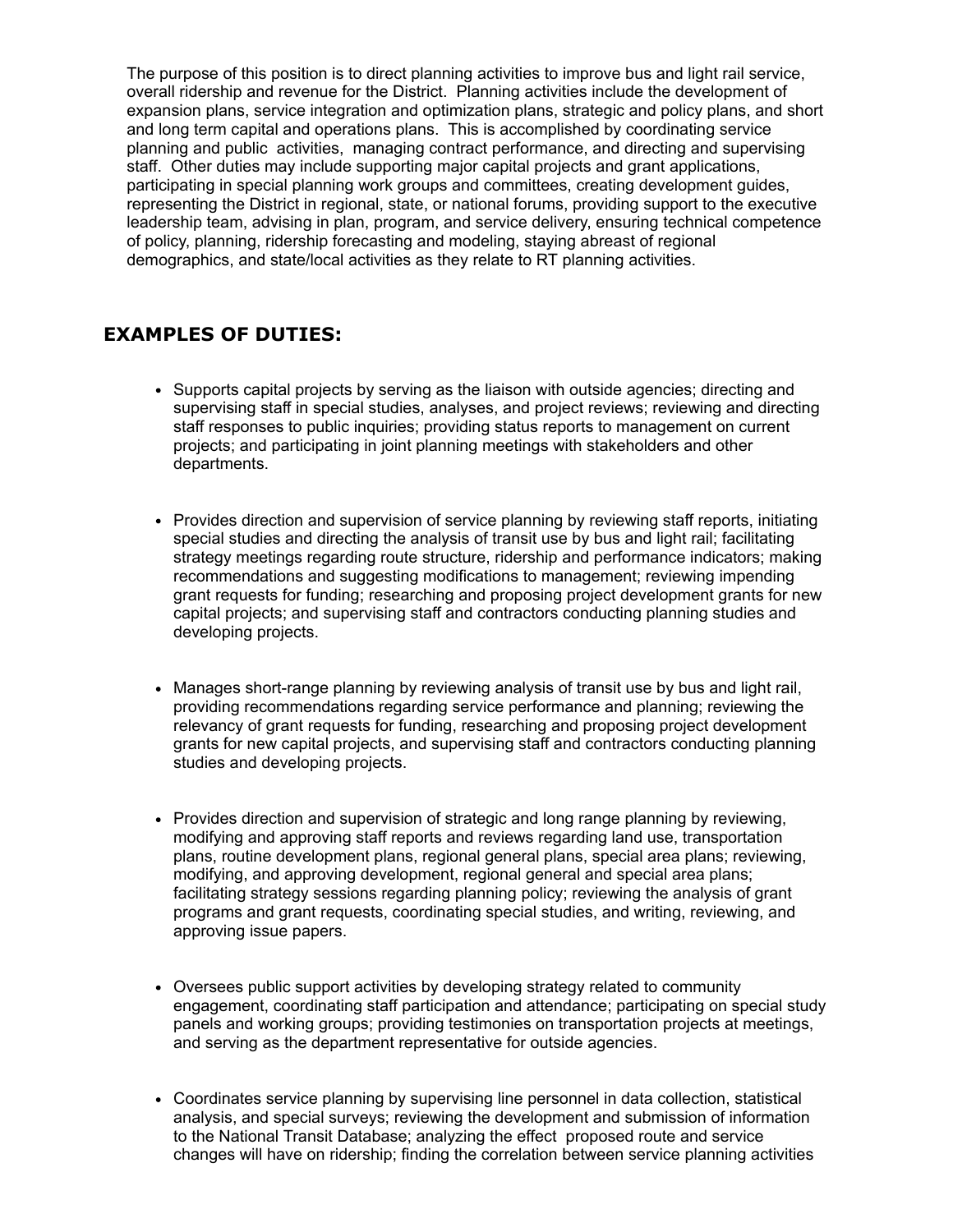and short and long-range projects, and reviewing staff reports and recommendations on route performance and changes, seasonal variations, and effects of special events.

# **MINIMUM QUALIFICATIONS:**

*A combination of education and/or experience that provides the required knowledge, skills and abilities to perform the essential functions of the position. SacRT reserves the right to determine the equivalences of education and experience.*

**Formal Education:** Bachelor's degree or equivalent in Transportation Planning or a related field.

**Experience:** A minimum of seven (7) years of experience in transit planning, including three (3) years of supervisory experience.

**Proof of required education beyond high school, such as college transcripts, diplomas, and/or certificates must be submitted at the time of application, if not substituting experience for the education requirement.**

## **FILING INSTRUCTIONS/SUPPLEMENTAL INFORMATION:**

The minimum qualifications as stated on this job announcement represent only the basic requirements of the position. Meeting the minimum qualifications does not guarantee that a candidate will be invited to participate in other examination segments of the selection process. An employment application is required for this position. Applications, job announcements, and copies of the complete job description are available at our website at www.sacrt.com.

**Completed employment application and proof of education, as outlined above, must be submitted online. This position will remain open until filled. Applications are reviewed as received, and interviews will be scheduled for most qualified candidates. SacRT will not process incomplete applications. Resumes are not accepted in lieu of an application, but may be included with the application.** For more information on benefits, a summary sheet is available from the Human Resources Department. The Human Resources Department will make reasonable efforts in the recruitment process to accommodate candidates with disabilities. For more information, contact the Human Resources Department at (916) 556-0298.

#### **SacRT has a stand alone pension plan which is not part of, nor does it have reciprocity with CalPERS.**

**SacRT is an Equal Opportunity EOE Employer - Minorities/Women/Disabled/Veterans.**

**This position falls under Management and Confidential Employee Group (MCEG).**

APPLICATIONS MAY BE FILED ONLINE AT: <http://www.sacrt.com/Career/>

2810 O Street Sacramento, CA 95816 (916) 556-0298

Position #2022-00644IE DIRECTOR, PLANNING CW